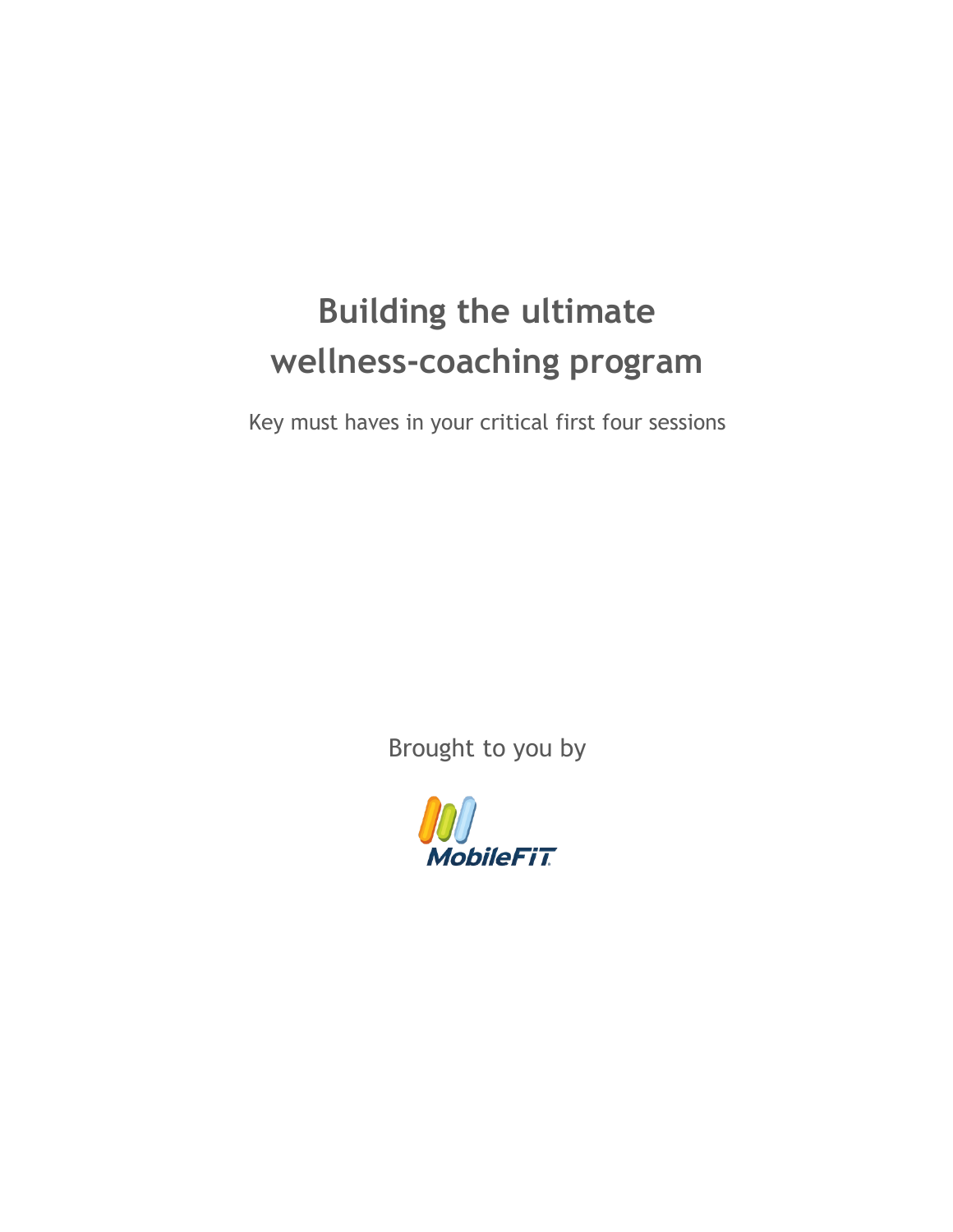If you downloaded this white paper, you know that no matter how sound of an exercise program you design, very few people will adopt it long term if you don't first address the fact that many barriers to consistent exercise are mental.

In fact, it was predicted almost 10 years ago how wellness coaching will change…

> *"The field of wellness coaching is shifting from the status quo of prescribing exercise and diet plans and then hoping for the best, to the science of systematic behavior change."*

*(Hunt, P. & Hillsdon M. 1996.)*

All the membership retention research data shows that properly onboarding new members can improve retention outcomes of new members by as much as 75%. To learn more about the latest in retention research, you can download our e-book [here.](http://go.mobilefit.com/the-science-of-member-retention)

Having a great onboarding process in place, though, is not going to generate the results you'd hoped for if you don't also have a solid wellness-coaching program. That program is not just about exercise prescription. In fact, it's quite the opposite.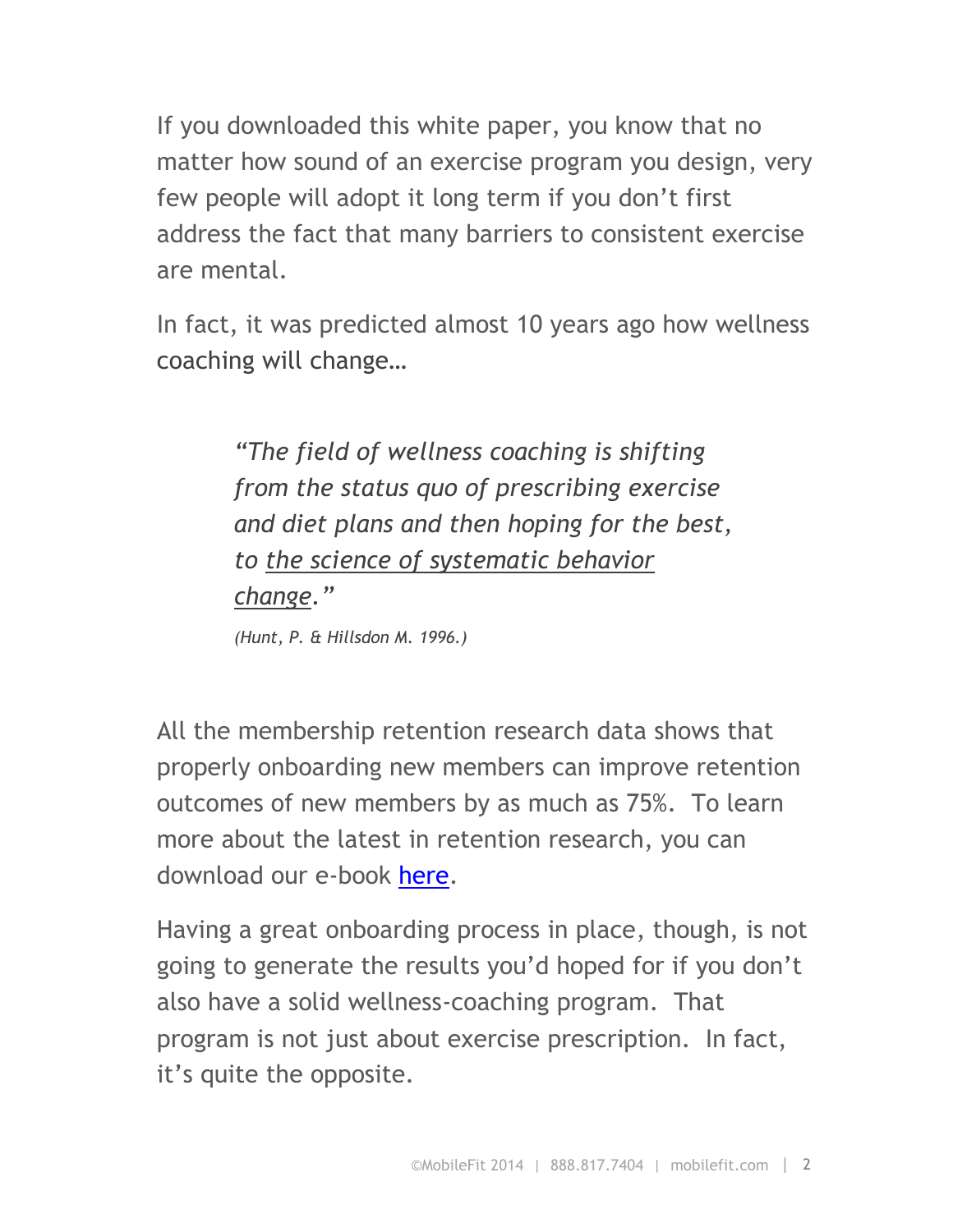Wellness coaches have to be very proficient in identifying their clients' mental stage-of-change, as well as helping them through the behavior modification process.

(For more on this process, we encourage you to [download](http://go.mobilefit.com/behavior-modification) our free e-book, Behavior Modification: Proven strategies on making a lasting impact with your members. Many of the concepts peppered throughout this white paper are discussed in further detail in the ebook, but don't worry. It's a quick read.)

O.k., so if you have already brushed up on basic concepts of behavior modification, the question is how do you put together a program to make the greatest impact? Is there any research on what needs to be included in each of my coaching sessions with my client?

The answers are yes and yes. The purpose of this white paper is to outline what should happen in each of your coaching sessions, particularly in those first 3-4 meetings with your clients.

So if you are ready, let's get started.

#### **Appointment 1**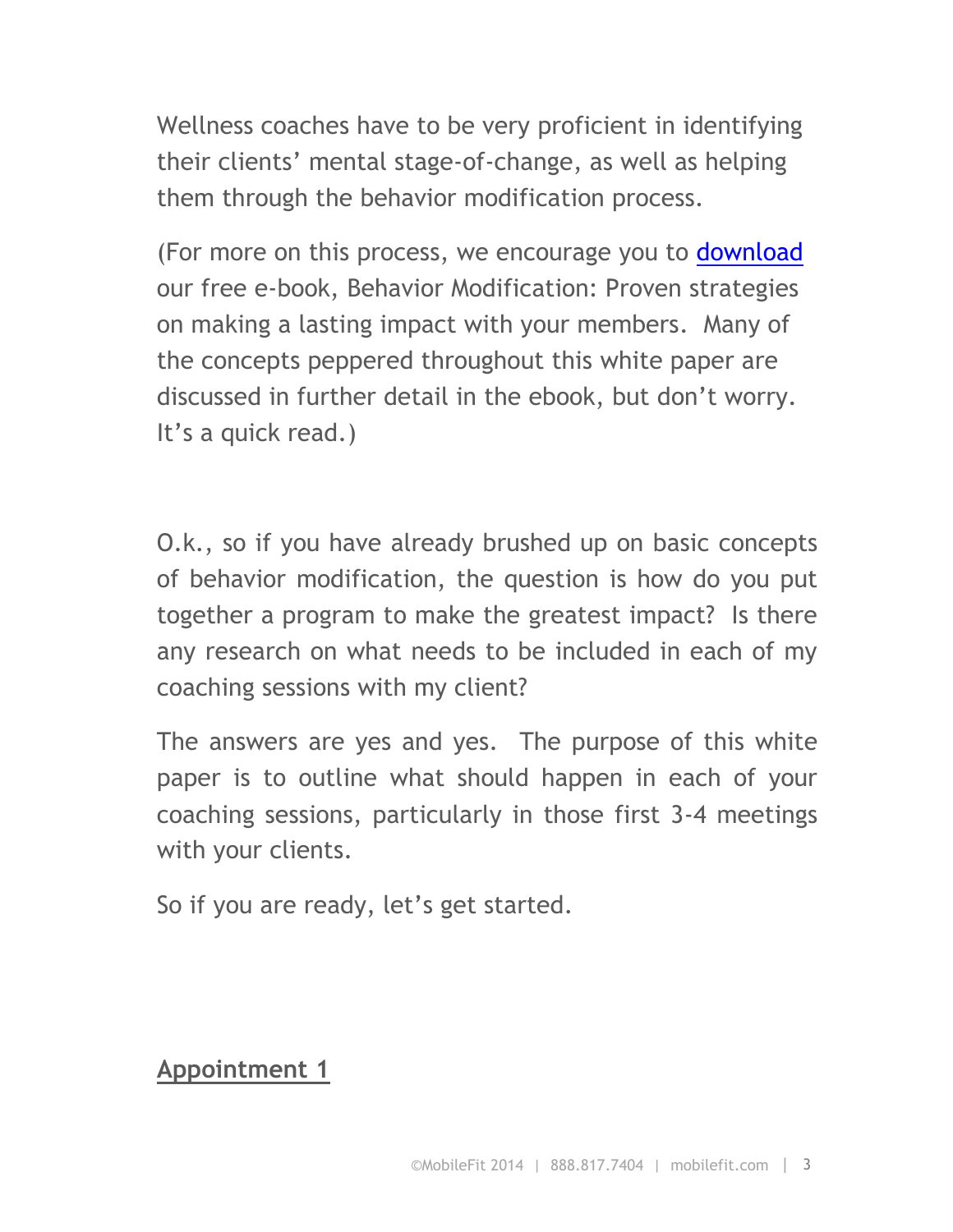In your critical first appointment, there are five important things you must do:

1. Determine where your client is in their stage-of-change. As you know, understanding your client's



stage-of-change determines their self-efficacy, or level of confidence in adopting a new exercise program. And that drives everything from the number of handholding sessions needed, to how intense the exercise programing should be. The stage-of-change model is fully described in the behavior modification e-book mentioned above. Click [here](http://go.mobilefit.com/behavior-modification) to download.

During this process, you should also assess your client's tolerance for exercise discomfort. A little hint here is that if your client is on a lower scale of the stage-of-change model, then they will have a very low tolerance for exercise discomfort.

2. Set process-oriented goals, not outcome goals. Now, there is nothing wrong with using "outcome" goals, particularly when focusing on the long-term, but from a behavior modification standpoint, it's not the most effective thing to do right out of the gate. A more powerful approach that will build-self efficacy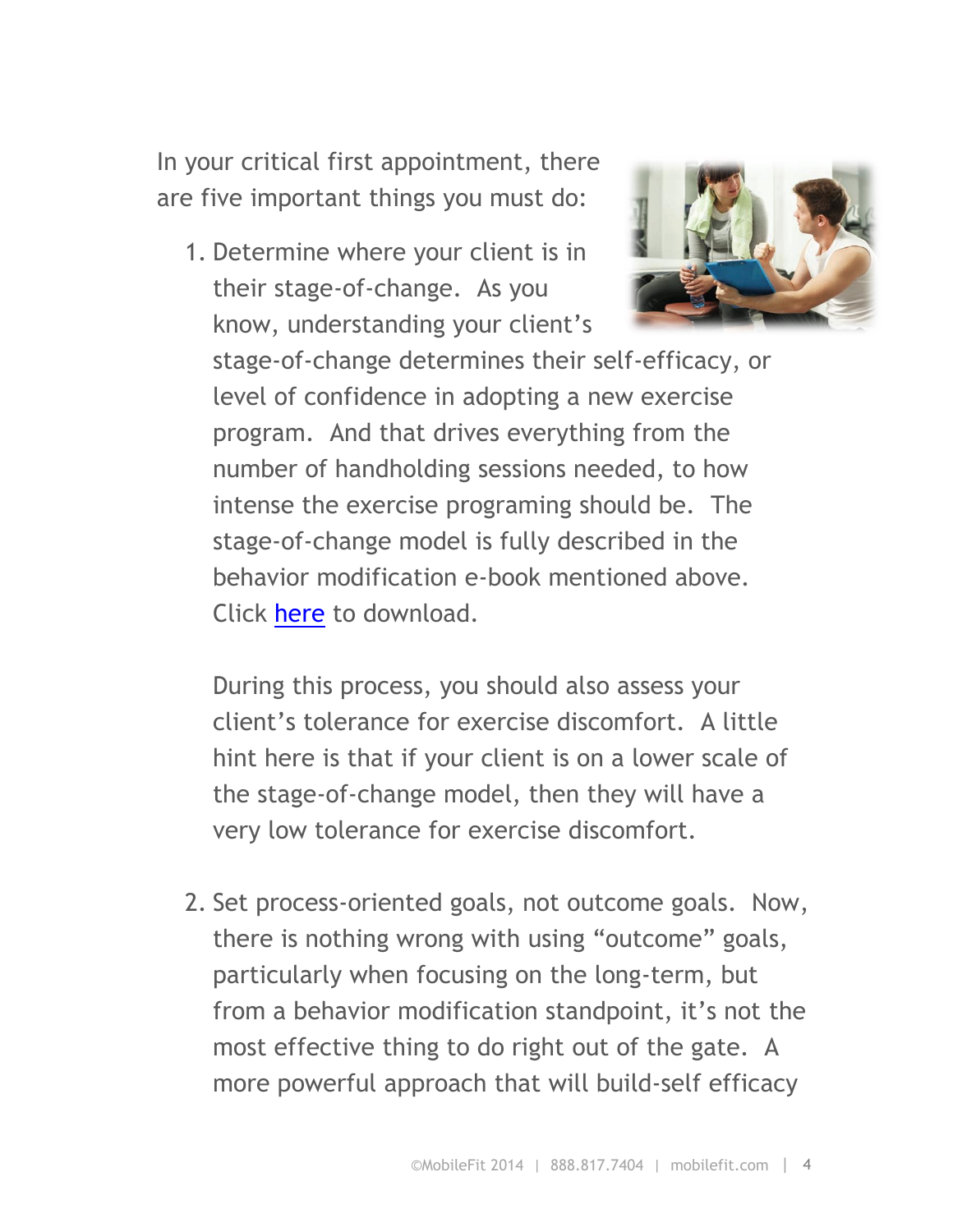is to set "process-oriented goals." Some examples are: minutes of cardio for the week, number of visits to the gym, etc. Set process-oriented goals that are challenging but can be achieved fairly easily.

Note: The higher level your client is on the stage-ofchange scale, the more challenging you can set the process-oriented goal.

## **Research behind the power of goals**

"Goals serve to direct a participant's attention and action by mobilizing energy and prolonging effort." They also facilitate individuals' interest in developing relevant self-management strategies for sustained progress.

(Locke & Latham, 1985)

3. Determine the barriers and then formulate relapse strategies to help your clients when you are not with them. Coaches should acknowledge that all people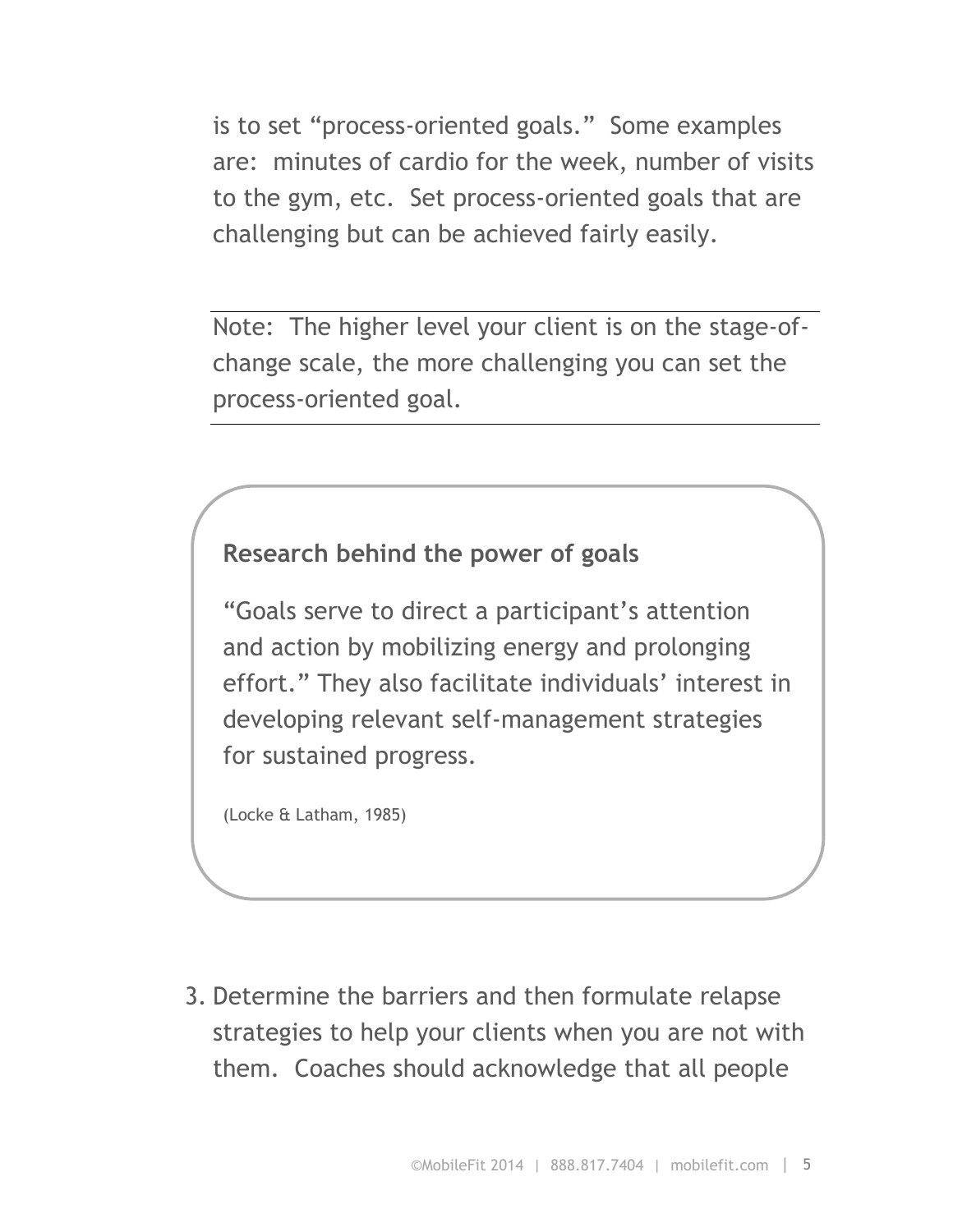will have obstacles that will hinder them from sticking with a long-term exercise program. It's important to note that these barriers we are discussing most often occur during the action stageof-change.

Now, there are two types of barriers: environmental, such as lack of time, increased work demands, injury or other medical issues, etc.; and the second type is internal, or what we call "perceived" barriers. Some examples include: self-esteem, self-efficacy, selfbody image, and intimidation in the gym environment.

It is the job of the wellness coach to help their clients in addressing their barriers. Here is a four-step process:

- 1. Identify barriers or sources of potential relapses
- 2. Recognize that relapses are inevitable
- 3. Reframe the perception of relapses…call them "slips" rather than "failures"
- 4. Anticipate barriers and potential relapses, and develop effective coping strategies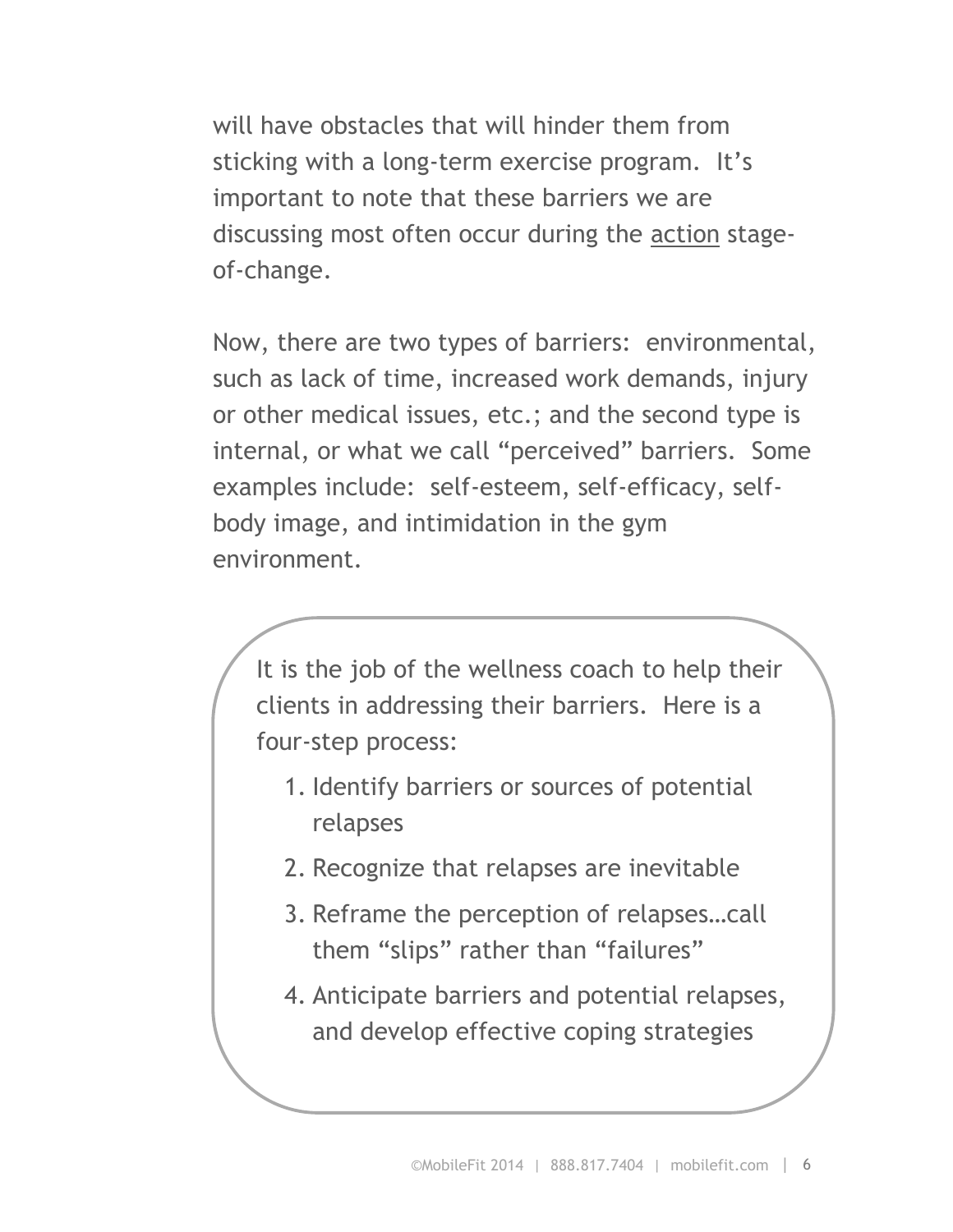4. Take the client out on the floor, explore, and have fun. Oftentimes, when we get into behavior modification, we tend to spend too much time sitting down and talking. A much better way to approach this topic with a client is to walk and talk. This has been shown to be far better in building rapport, and allows people to open up and communicate more effectively.

What types of exercises should you recommend? The short answer is that it doesn't matter! Most importantly, you pick exercises with your client that they find enjoyable. So let them pick and show them several options.

Note: In every coaching session you will be learning more and more about what gets your client excited. Always look for other key programs that your facility provides that would be a great fit for your client.

5. Schedule the next appointment before they leave. See below for recommendations for the following onboarding appointments.

**Appointments 2-4**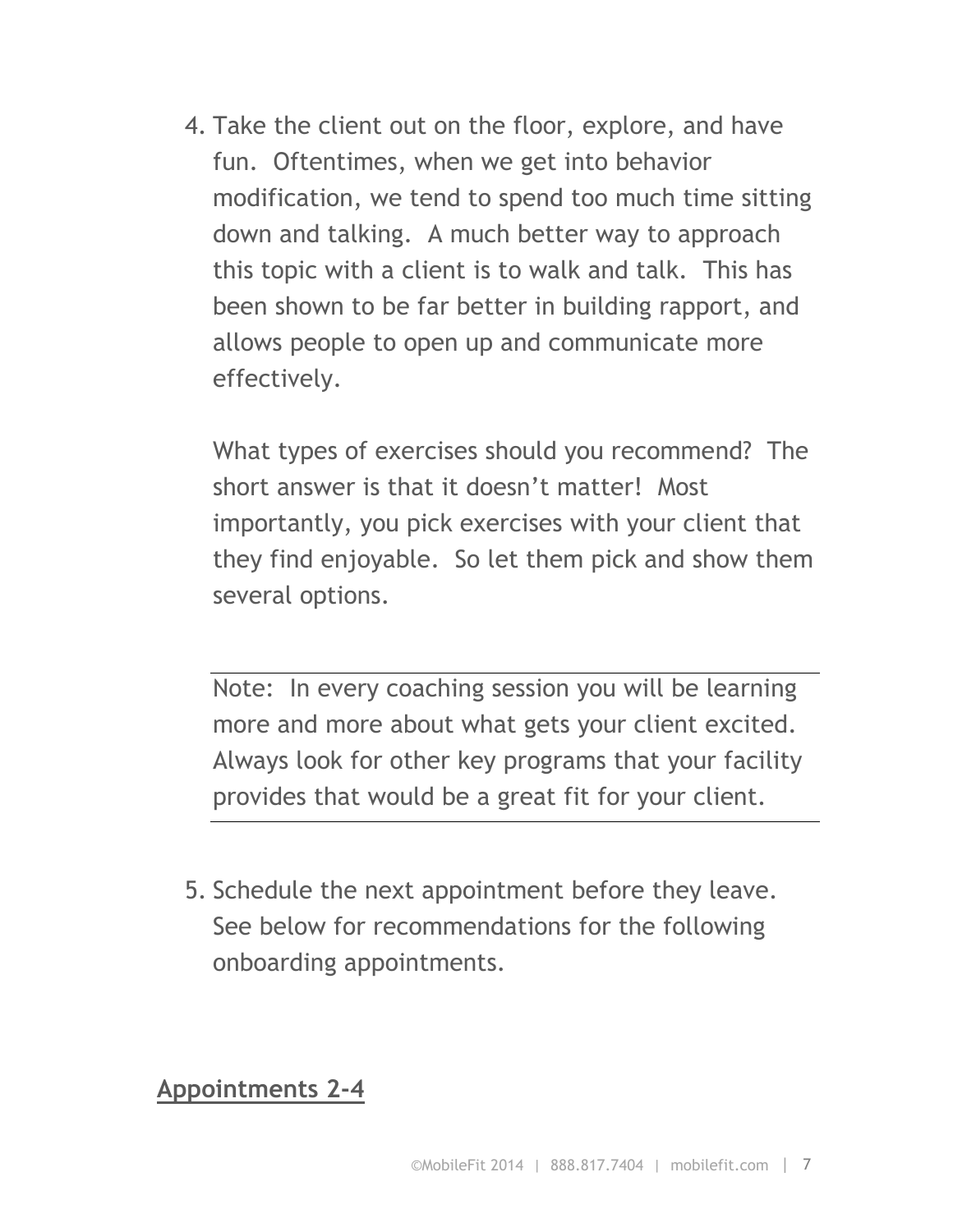See below for the key elements to include in appointments 2-4. Notice that in session 3 or 4 you can begin to introduce gamification and member challenges.

Second Appointment (1 week later)

- Review long-term and short-term goals, celebrate success, set new short-term goals
- Reassess self-efficacy
- Review relapse prevention strategies
- Adjust exercise program if necessary and teach them something new
- Introduce tracking tools
- Take them on the floor, explore, and have fun
- Set next appointment

Third Appointment (1 week later)

- Review long-term and short-term goals, celebrate success, set new-short term goals
- Reassess self-efficacy
- Review relapse prevention strategies
- Review tracking tools/progress
- Adjust exercise program if necessary and teach them something new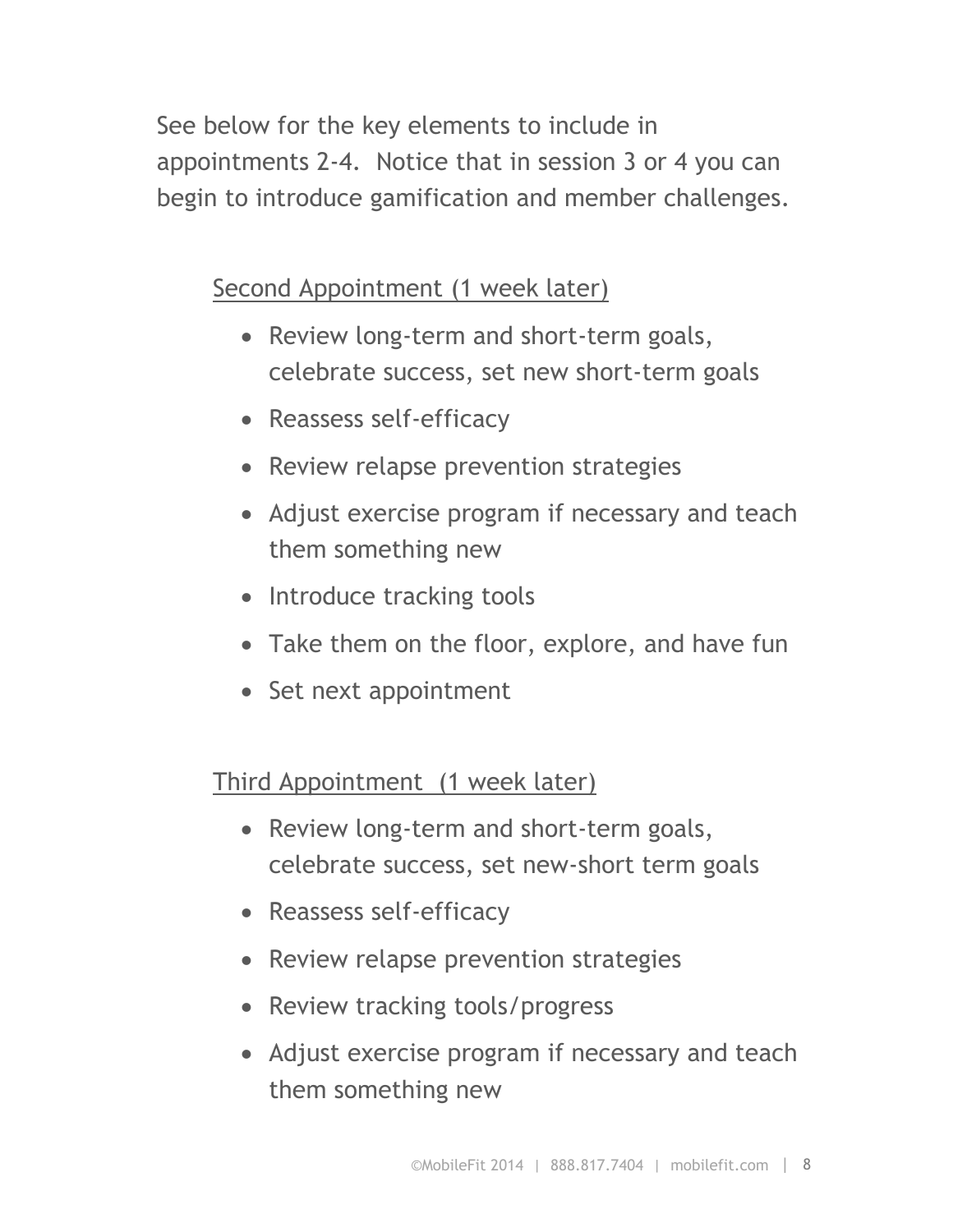- Take them on the floor, explore, and have fun
- Set next appointment

### Fourth Appointment (1 week later)

- Review long-term and short-term goals, celebrate success, set new short-term goals
- Reassess self-efficacy
- Review relapse prevention strategies
- Teach them something new
- Take them on the floor, explore, and have fun
- Enroll them in a challenge if self-efficacy has improved
- Set next appointment if deemed necessary

Note: The above suggestions should be modified depending upon the client's stage-of-change. For example, someone who is already in the action or maintenance stage has a higher self-efficacy and can handle more variety, intensity, and exercise duration, and won't need as much attention as a client in a lower stage.

Well, there you have it. Obviously, there are multiple combinations you can use, and can get as creative as you want in your wellness-coaching sessions; however, the components described above are key elements that you